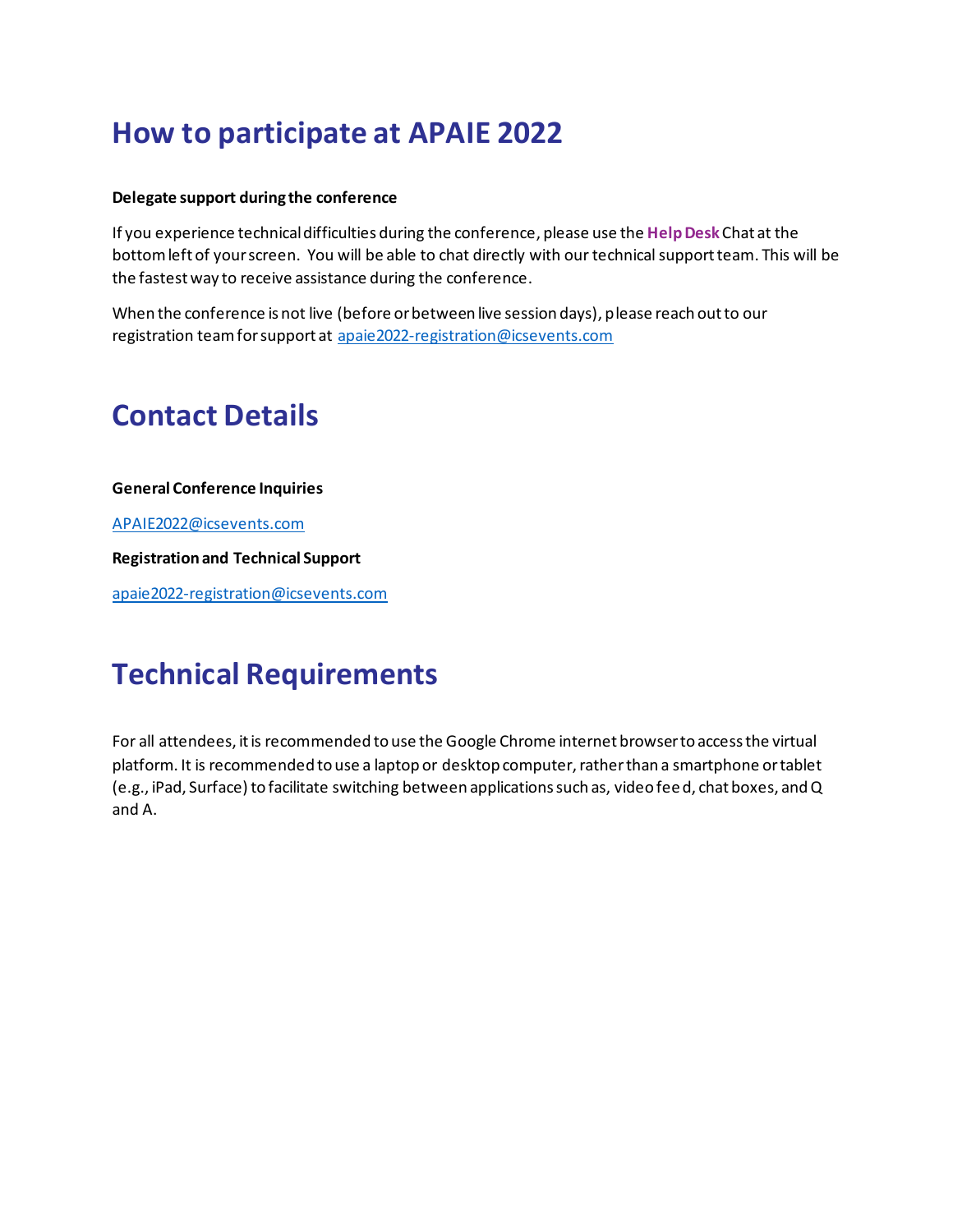# **Using the Virtual Platform**

Use the menu on left side of the screen to navigate the conference platform



To hide or show the menu at any time, click on the small arrow in the top right corner of your menu bar. Here is a description of the menu options

### **Lobby**

- The **Public Lobby** Chat window is on the right side of the Lobby, with the submission window in the bottom right. This public chat is specific to the Lobby. Only attendees that are in the lobby will see these messages
- Look out for important information and announcements by viewing the video to the left of the Public Lobby Chat as well as scrolling down to the Announcements section below.
- Take a selfie in the Photo Booth or scroll through the conference's social media feed to the right of the navigation menu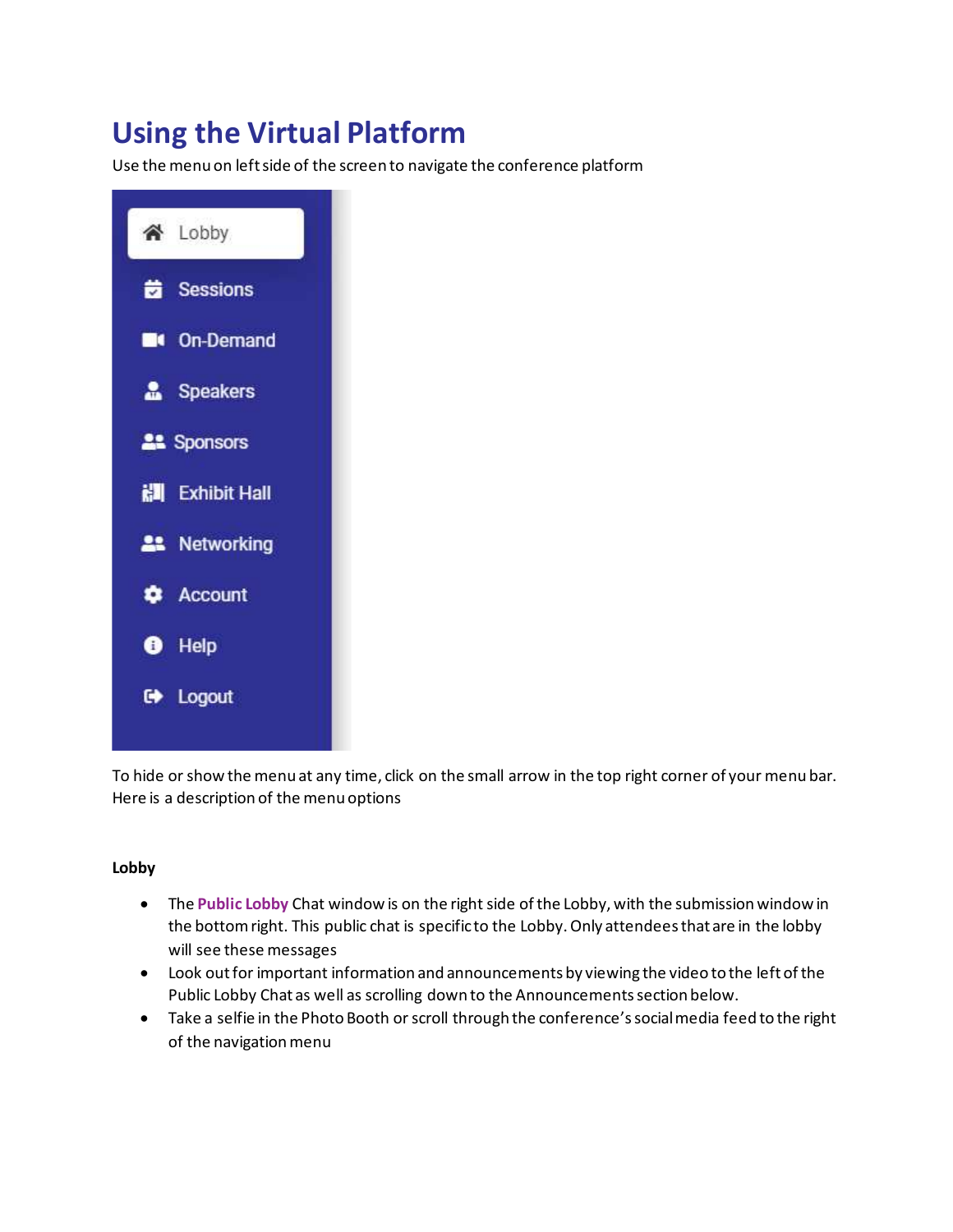#### **On-Demand**

- All oral poster presentations are available for viewing by selecting **On-Demand**
- A selection of pre-recorded abstract presentations are also available in this tab
- Use the search function to find specific presentations or presenters. View the recorded video by scrolling down the poster page. Interact with the poster presenter by searching for them in the **Networking** section

#### **Sessions**

- Selecting **Sessions** will show the list of conference sessions and associated events
- The sessions are listed in chronological order
- Click on a session title to view a live session
- You can bookmark sessions or create a personal schedule by selecting the **+** button on the top left corner of the selected session
- To locate your personal schedule, select **Personal Schedule** under the **Filter Function**



• Once you have selected a session, you may wish to click **Hide All** to hide the conference program. This will provide more space on the screen for the live session or session description.

#### **Joining a session**

- The sessions start automatically at the time indicated on the schedule. Click the **Join Audio by Computer** to connect to the live stream
- Ask questions by using the **Q&A** button at the bottom of the streaming window or upvote another attendee's question by selecting the thumbs up icon on their question
- You can also leave public comments, which are viewable on the right-hand-side of the streaming window by all session attendees, under **Public Session Chat**. Each chat is specific to the session that has been clicked on. Only the attendees in that session will see your chat messages
- In case you miss a scheduled viewing, most live broadcasted sessions will be recorded and available to view on-demand in the **On Demand** section